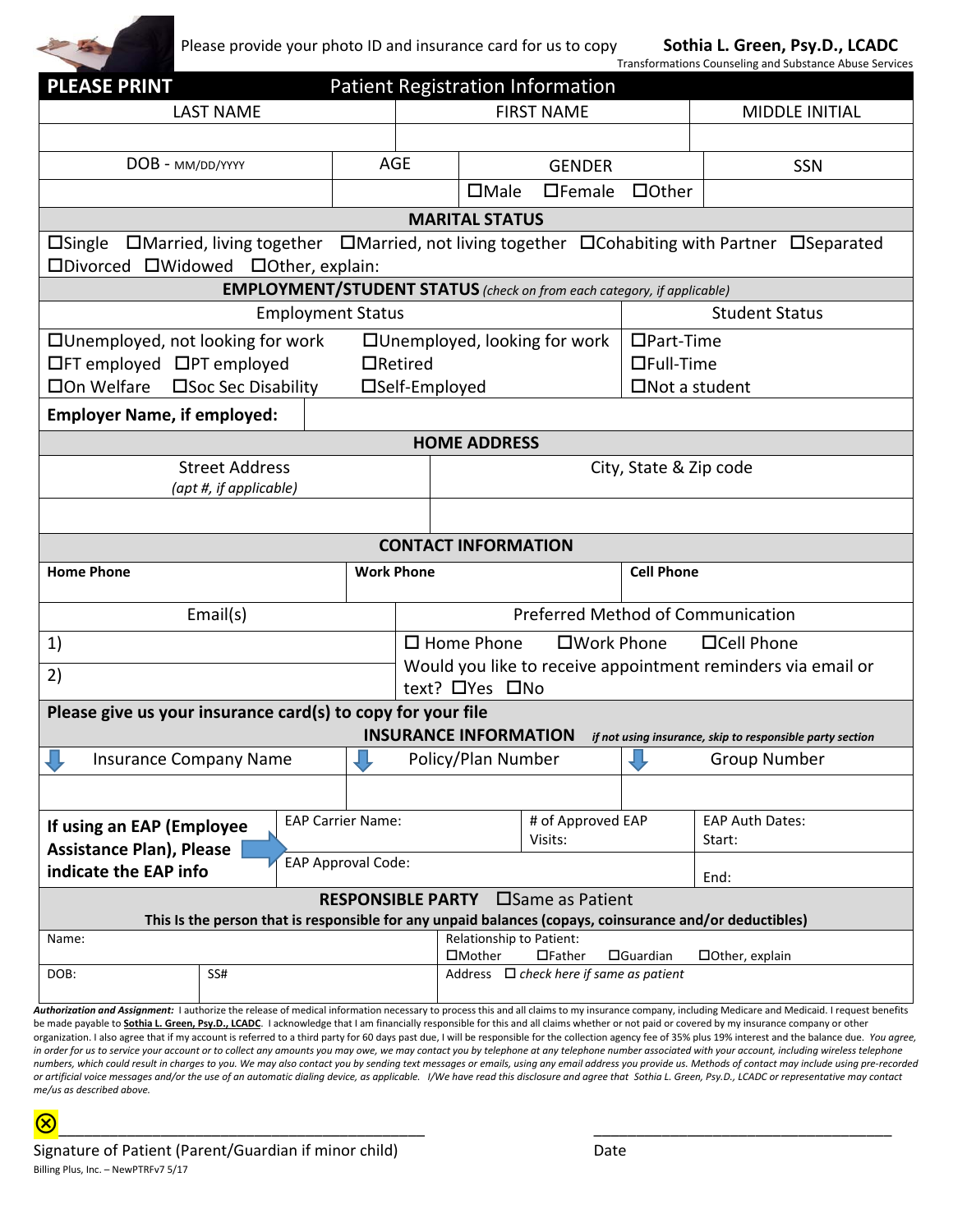

#### **Insurance Authorization and Assignment of Benefits**

 I certify that the information that I have reported with regards to my insurance coverage is correct. I also authorize the release of any medical information necessary to process this claim. I also authorize payment of medical benefits to Transformations, LLC for all services provided to me. I fully understand that payment for services is not contingent upon recovery and this does not relieve me of my primary obligation to pay.

\_\_\_\_\_\_\_\_\_\_\_\_\_\_\_\_\_\_\_\_\_\_\_\_\_\_\_\_\_\_ \_\_\_\_\_\_\_\_\_\_\_\_\_\_\_\_\_\_\_

Signature Date Date of the Date of the Date of the Date of the Date of the Date of the Date of the Date of the Date of the Date of the Date of the Date of the Date of the Date of the Date of the Date of the Date of the Dat

# **Medicare Patients**

If you are covered by Medicare, please read and sign the following:

In Medicare cases, Transformations, LLC agrees to accept the charge determination of Medicare as the full charge, and the patient is responsible only for deductible, coinsurance and non-covered services. Coinsurance and the deductibles are based upon the charge determination of Medicare.

\_\_\_\_\_\_\_\_\_\_\_\_\_\_\_\_\_\_\_\_\_\_\_\_\_\_\_\_\_\_ \_\_\_\_\_\_\_\_\_\_\_\_\_\_\_\_\_\_\_

Signature Date Date of the Date of the Date of the Date of the Date of the Date of the Date of the Date of the Date of the Date of the Date of the Date of the Date of the Date of the Date of the Date of the Date of the Dat

# **Financial Policy**

We accept most insurance plans and will gladly file insurance claims on your behalf. Ultimately you hold the financial responsibility for your account. We ask that you remit any applicable copay, deductible, and co-insurance according to the terms of your insurance contract at the time services are rendered. Furthermore, if you do not pay your copay at the time of your appointment, we retain the right to levy an administrative charge of \$20. Additionally, it is your responsibility to provide any necessary referral information to us, that your insurance requires prior to your visit.

If you do have an outstanding balance due, we appreciate prompt payment in full. If you are unable to make payment in full, please inquire about arranging a payment plan. If multiple attempts to collect payment from you are unsuccessful, we reserve the right to turn the outstanding balance due to a collection agency. In addition to the principal balance due, you will also be responsible for any legal or collection agency fees incurred. Any payment made to us in the form of a check that is returned for insufficient funds will incur a \$50 fee per incidence.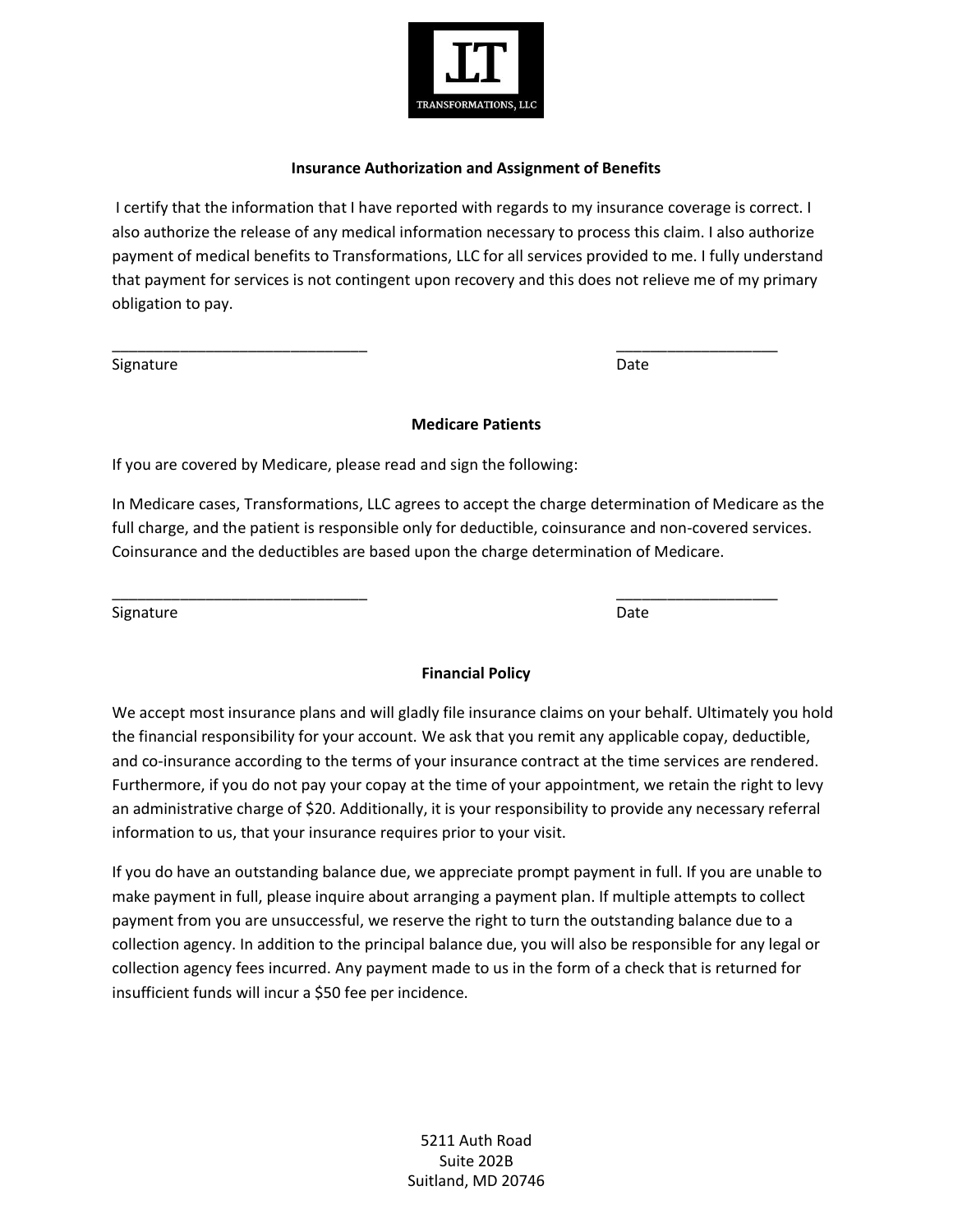

## **Cancellation Policies**

If you fail to provide us with a 24 hour notice of cancellation or fail to keep your scheduled appointment, we reserve the right to charge you a \$30 no show fee.

#### **Consent**

My signature below indicates my full understanding and consent to the above described policies. Additionally, I provide authorization to my insurance company to pay any applicable benefits directly to Transformations, LLC.

\_\_\_\_\_\_\_\_\_\_\_\_\_\_\_\_\_\_\_\_\_\_\_\_\_\_\_\_\_\_\_\_\_ \_\_\_\_\_\_\_\_\_\_\_\_\_\_\_\_\_\_\_\_\_\_\_\_\_\_\_\_\_\_\_\_

Patient signature Date

Guarantor signature (if guarantor is not patient) Date

# **Acknowledgment of Notice of Privacy Practices and Permission of Disclosure**

I acknowledge that I was made aware of Transformations LLC's Privacy Policy and a copy was available for my review.

I authorize the following person(s) access to my protected health information (PHI).

\_\_\_\_\_\_\_\_\_\_\_\_\_\_\_\_\_\_\_\_\_\_\_\_\_\_\_\_\_\_\_\_\_\_\_ \_\_\_\_\_\_\_\_\_\_\_\_\_\_\_\_\_\_ \_\_\_\_\_\_\_\_\_\_\_\_\_\_\_\_\_\_\_\_\_\_\_\_\_\_\_\_\_\_\_\_\_\_\_ \_\_\_\_\_\_\_\_\_\_\_\_\_\_\_\_\_\_ \_\_\_\_\_\_\_\_\_\_\_\_\_\_\_\_\_\_\_\_\_\_\_\_\_\_\_\_\_\_\_\_\_\_\_ \_\_\_\_\_\_\_\_\_\_\_\_\_\_\_\_\_\_ \_\_\_\_\_\_\_\_\_\_\_\_\_\_\_\_\_\_\_\_\_\_\_\_\_\_\_\_\_\_\_\_\_\_\_ \_\_\_\_\_\_\_\_\_\_\_\_\_\_\_\_\_\_

Name Date of Birth

Patient Printed Name **Date** 

Patient Signature

Printed Name of Personal Representative Signature of Personal Representative

\_\_\_\_\_\_\_\_\_\_\_\_\_\_\_\_\_\_\_\_\_\_\_\_\_\_\_\_\_\_\_\_\_\_\_\_\_\_

\_\_\_\_\_\_\_\_\_\_\_\_\_\_\_\_\_\_\_\_\_\_\_\_\_\_\_\_\_\_\_\_\_\_\_\_\_\_\_\_ Relationship of Personal Representative to Patient

\_\_\_\_\_\_\_\_\_\_\_\_\_\_\_\_\_\_\_\_\_\_\_\_\_\_\_\_\_\_\_\_\_\_\_\_\_\_\_ \_\_\_\_\_\_\_\_\_\_\_\_\_\_\_\_\_\_\_\_\_\_\_\_\_\_\_\_\_\_\_\_\_\_\_

\_\_\_\_\_\_\_\_\_\_\_\_\_\_\_\_\_\_\_\_\_\_\_\_\_\_\_\_\_\_\_\_\_\_\_\_\_\_ \_\_\_\_\_\_\_\_\_\_\_\_\_\_\_\_\_\_\_\_\_\_\_\_\_\_\_\_\_\_\_\_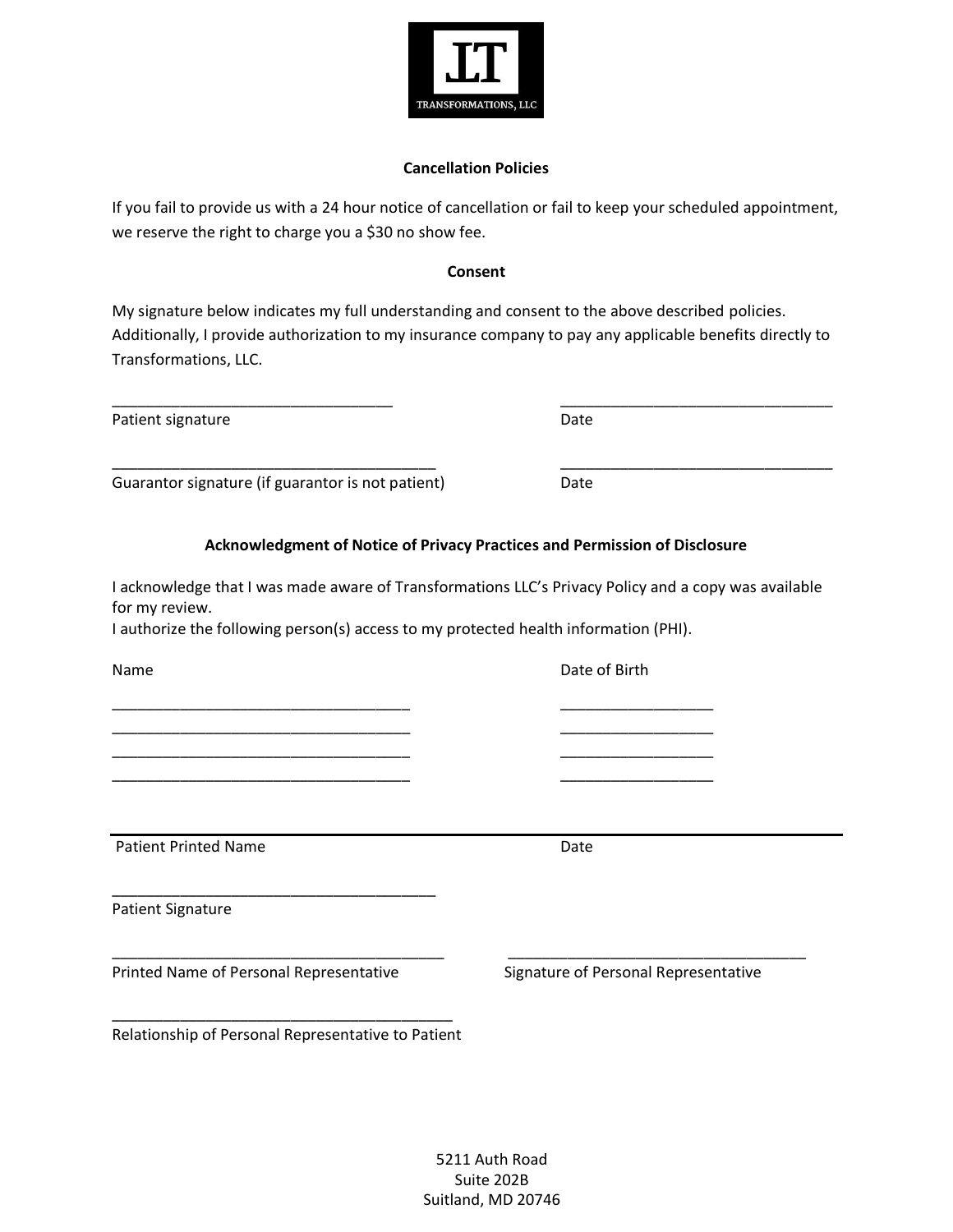

### **Consent to Treatment**

I acknowledge that I have received, have read (or have had read to me), and understand information about the therapy I am considering. I have had all my questions answered fully.

 I do hereby seek and consent to take part in the treatment by the therapist named below. I understand that developing a treatment plan with this therapist and regularly reviewing our work toward meeting the treatment goals are in my best interest. I agree to play an active role in this process.

I understand that no promises have been made to me as to the results of treatment or of any procedures provided by this therapist.

I am aware that I may stop my treatment with this therapist at any time. The only thing I will still be responsible for is paying for the services I have already received. I understand that I may lose other services or may have to deal with other problems if I stop treatment. (For example, if my treatment has been court-ordered, I will have to answer to the court.)

I am aware that an agent of my insurance company or other third-party payer may be given information about the type(s), cost(s), date(s), and providers of any services or treatments I receive. I understand that if payment for the services I receive here is not made, the therapist may stop my treatment.

My signature below indicates that I understand and agree with all of these statements.

\_\_\_\_\_\_\_\_\_\_\_\_\_\_\_\_\_\_\_\_\_\_\_\_\_\_\_\_\_\_\_\_\_\_\_\_\_\_\_\_\_\_\_\_\_\_ \_\_\_\_\_\_\_\_\_\_\_\_\_\_\_\_\_\_\_\_\_\_\_\_\_\_

\_\_\_\_\_\_\_\_\_\_\_\_\_\_\_\_\_\_\_\_\_\_\_\_\_\_\_\_\_\_\_\_\_\_\_\_\_\_\_\_\_\_\_\_\_\_ \_\_\_\_\_\_\_\_\_\_\_\_\_\_\_\_\_\_\_\_\_\_\_\_\_\_

Signature of client (or person acting for client) Date

Printed name **Relationship to client (if necessary)** Relationship to client (if necessary)

I, the therapist, have discussed the issues above with the client (and/or his or her parent, guardian, or other representative). My observations of this person's behavior and responses give me no reason to believe that this person is not fully competent to give informed and willing consent.

\_\_\_\_\_\_\_\_\_\_\_\_\_\_\_\_\_\_\_\_\_\_\_\_\_\_\_\_\_\_\_\_\_\_\_\_\_\_\_\_\_\_\_\_\_\_ \_\_\_\_\_\_\_\_\_\_\_\_\_\_\_\_\_\_\_\_\_\_\_

Signature of therapist **Date** Date Date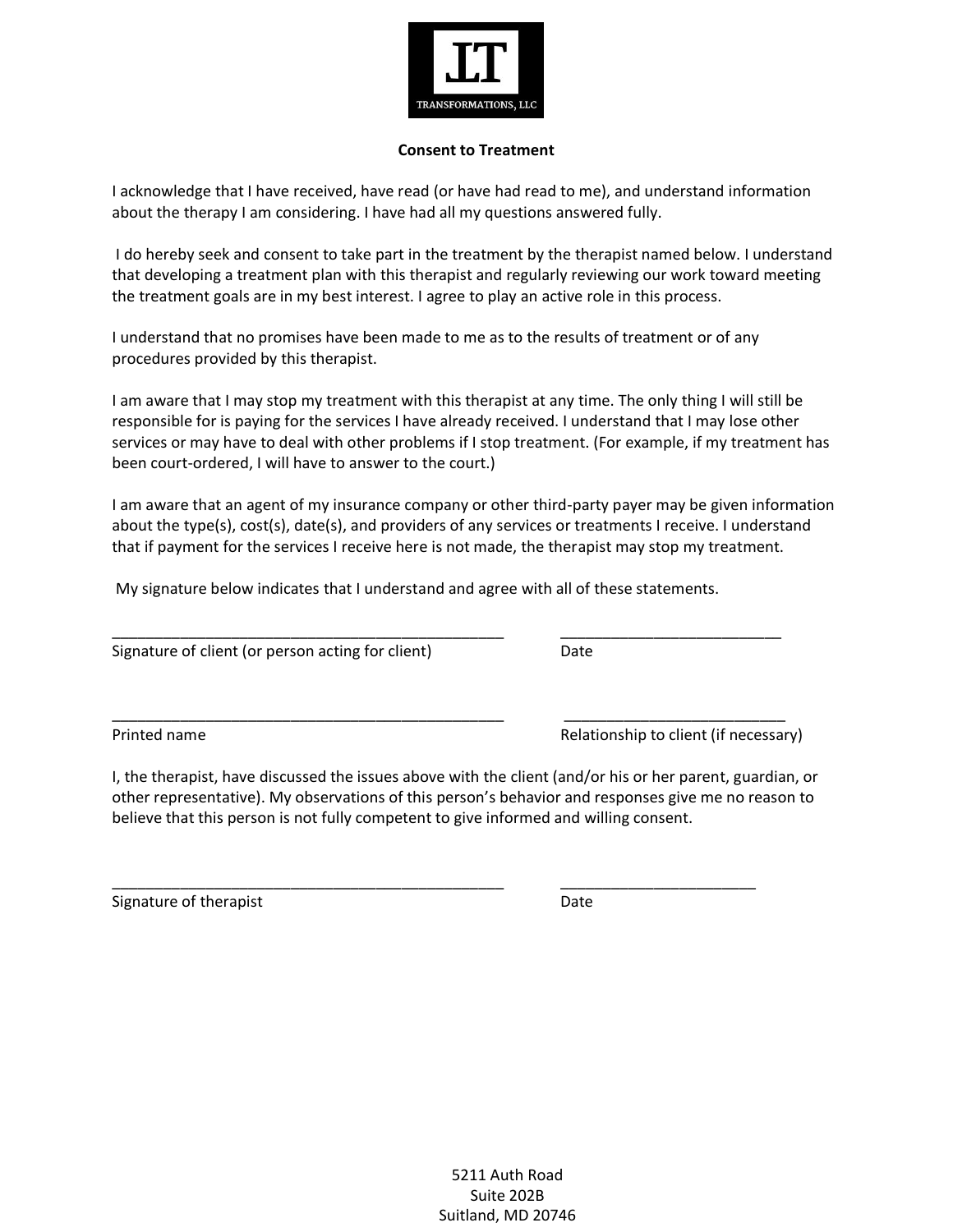

## Adult Checklist of Concerns

| Name: | Date: |  |
|-------|-------|--|
|       |       |  |

Please mark all of the items below that apply, and feel free to add any others at the bottom under "Any other concerns or issues." You may add a note or details in the space next to the concerns checked.

 $\Box$  I have no problem or concern bringing me here

❑ Abuse—physical, sexual, emotional, neglect (of children or elderly persons), cruelty to animals

- ❑ Aggression, violence
- ❑ Alcohol use
- ❑ Anger, hostility, arguing, irritability
- ❑ Anxiety, nervousness
- ❑ Attention, concentration, distractibility
- ❑ Career concerns, goals, and choices
- ❑ Childhood issues (your own childhood)
- ❑ Codependence
- ❑ Confusion
- ❑ Compulsions
- ❑ Custody of children
- □ Decision making, indecision, mixed feelings, putting off decisions
- ❑ Delusions (false ideas)
- ❑ Dependence
- ❑ Depression, low mood, sadness, crying
- ❑ Divorce, separation
- ❑ Drug use—prescription medications, over-the-counter medications, street drugs
- ❑ Eating problems—overeating, undereating, appetite, vomiting (see also "Weight and diet issues")
- ❑ Emptiness
- ❑ Failure
- ❑ Fatigue, tiredness, low energy
- ❑ Fears, phobias
- ❑ Financial or money troubles, debt, impulsive spending, low income
- ❑ Friendships
- ❑ Gambling
- ❑ Grieving, mourning, deaths, losses, divorce
- ❑ Guilt
- ❑ Headaches, other kinds of pains
- $\Box$  Health, illness, medical concerns, physical problems
- $\Box$  Housework/chores—quality, schedules, sharing duties
- ❑ Inferiority feelings
- ❑ Interpersonal conflicts
- ❑ Impulsiveness, loss of control, outbursts
- ❑ Irresponsibility
- ❑ Judgment problems, risk taking